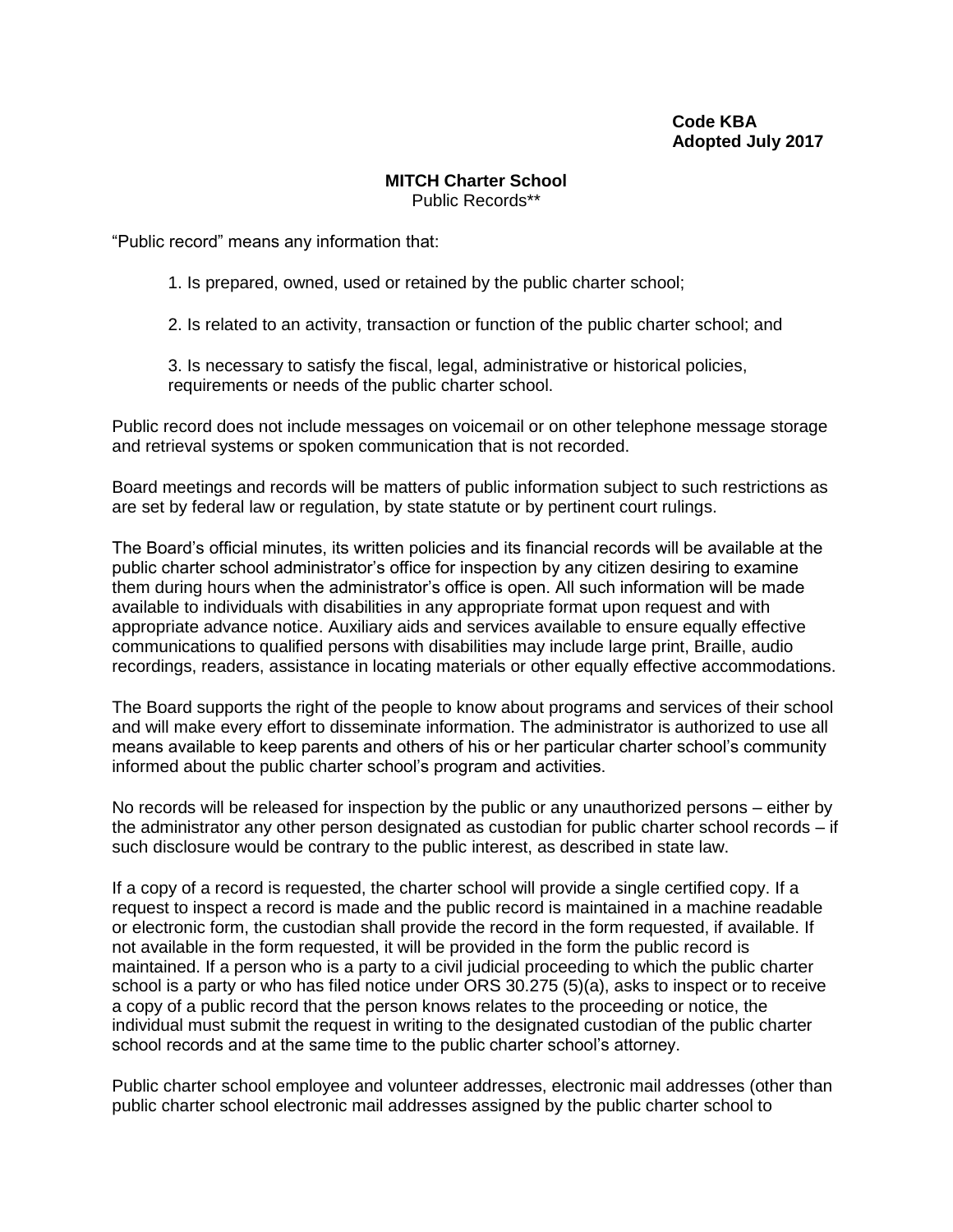employees), social security numbers, dates of birth and telephone numbers contained in personnel records maintained by the public charter school are exempt from public disclosure pursuant to ORS 192.445 and ORS 192.502 (3). Such information may be released only upon the written request of the employee or volunteer or as otherwise provided by law. This exemption does not apply to a substitute teacher, as defined in ORS 342.815, when requested by a professional education association of which the substitute teacher may be a member. Public charter school electronic mail addresses assigned by the public charter school to employees are not exempt. Additionally, the public charter school will not disclose the identification badge or card of an employee without the employee's written consent if the badge or card contains the employee's photograph and the badge or card was prepared solely for internal use by the public charter school to identify public charter school employees. A duplicate of the photograph used on the badge or card shall not be disclosed.

Upon receipt of a request, the public charter school will respond as soon as practicable and without unreasonable delay.

The response must acknowledge the receipt of the request and one of the following:

1. A statement that the public charter school does not possess, or is not the custodian of, the public record;

2. Copies of all requested public records for which the public charter school does not claim an exemption from disclosure under ORS 192.410 to 192.505;

3. A statement that the public charter school is the custodian of at least some of the requested public records, an estimate of the time the public charter school requires before the public records may be inspected or copies of the records will be provided and an estimate of the fees that the requester must pay as a condition of receiving the public records;

4. A statement that the public charter school is the custodian of at least some of the requested public records and that an estimate of the time and fees for disclosure of the public records will be provided by the public charter school within a reasonable time;

5. A statement that the public charter school is uncertain whether the public charter school possesses the public record and that the public charter school will search for the record and make an appropriate response as soon as practicable;

6. A statement that state or federal law prohibits the public charter school from acknowledging whether the record exists or that acknowledging whether the record exists would result in the loss of federal benefits or other sanction. A statement under this paragraph must include a citation to the state or federal law relied upon by the public charter school.

The public charter school may request additional information or clarification from the requester for the purpose of expediting the public charter school's response to the request.

The Board reserves the right to establish a fee schedule which will reasonably reimburse the public charter school for the actual cost of making copies of public records for the public. There will be no additional charge for auxiliary aids and services provided for qualified persons with